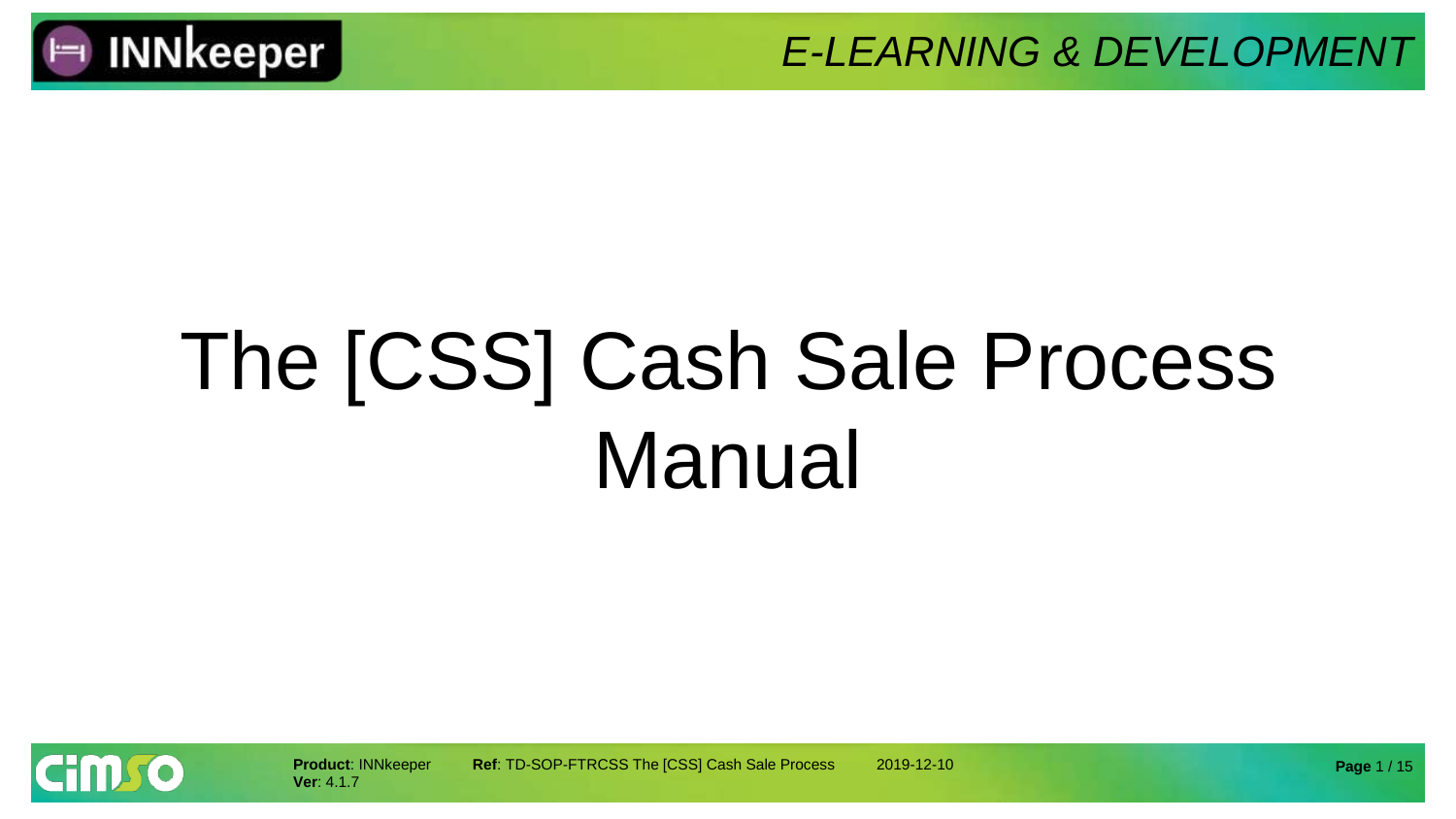

#### **What Is A Sale?**

A sale it the terminology for the action when money and invoice are exchanged for goods or services

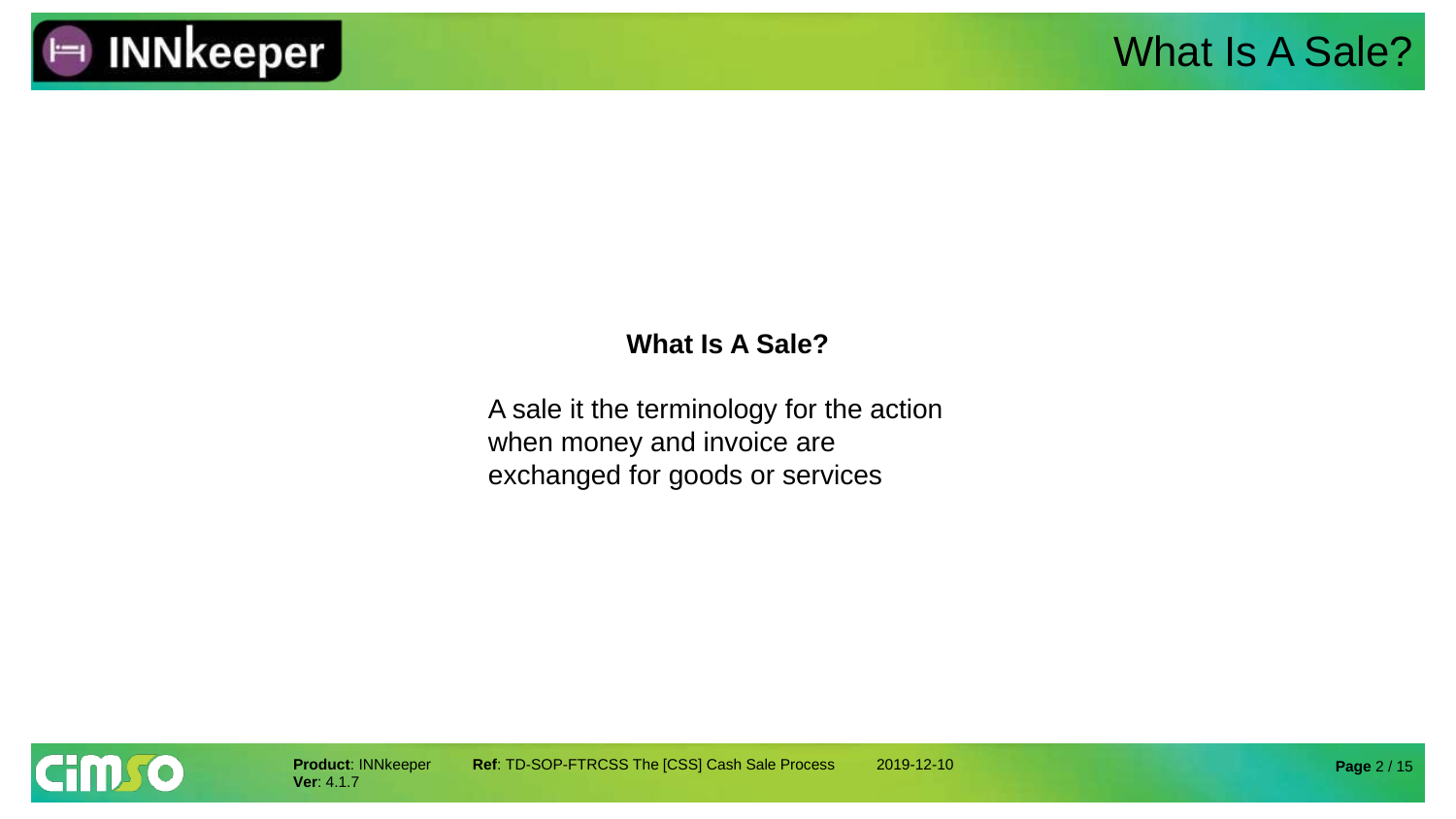

#### The Wheel: Customer Centric Design



#### **CUSTOMER CENTRIC DESIGN**

- **Identify** CDP customer data platform with extensive CRM
- **Connect** Single or bulk blast e-mail, SMS, fax and snail-mail
- **Collaborate** Local server to Web and mobile device data interchange
- **Live** Food, Beverage and Retail points of sale with stock control and procurement
- **Play** Schedule and manage Golf, SPA and Leisure activities
- **Rest** Reservations, Lodging PMS, Leasing and Timeshare
- **Finance** GAAP, IAS and IFRS financial control to balance sheet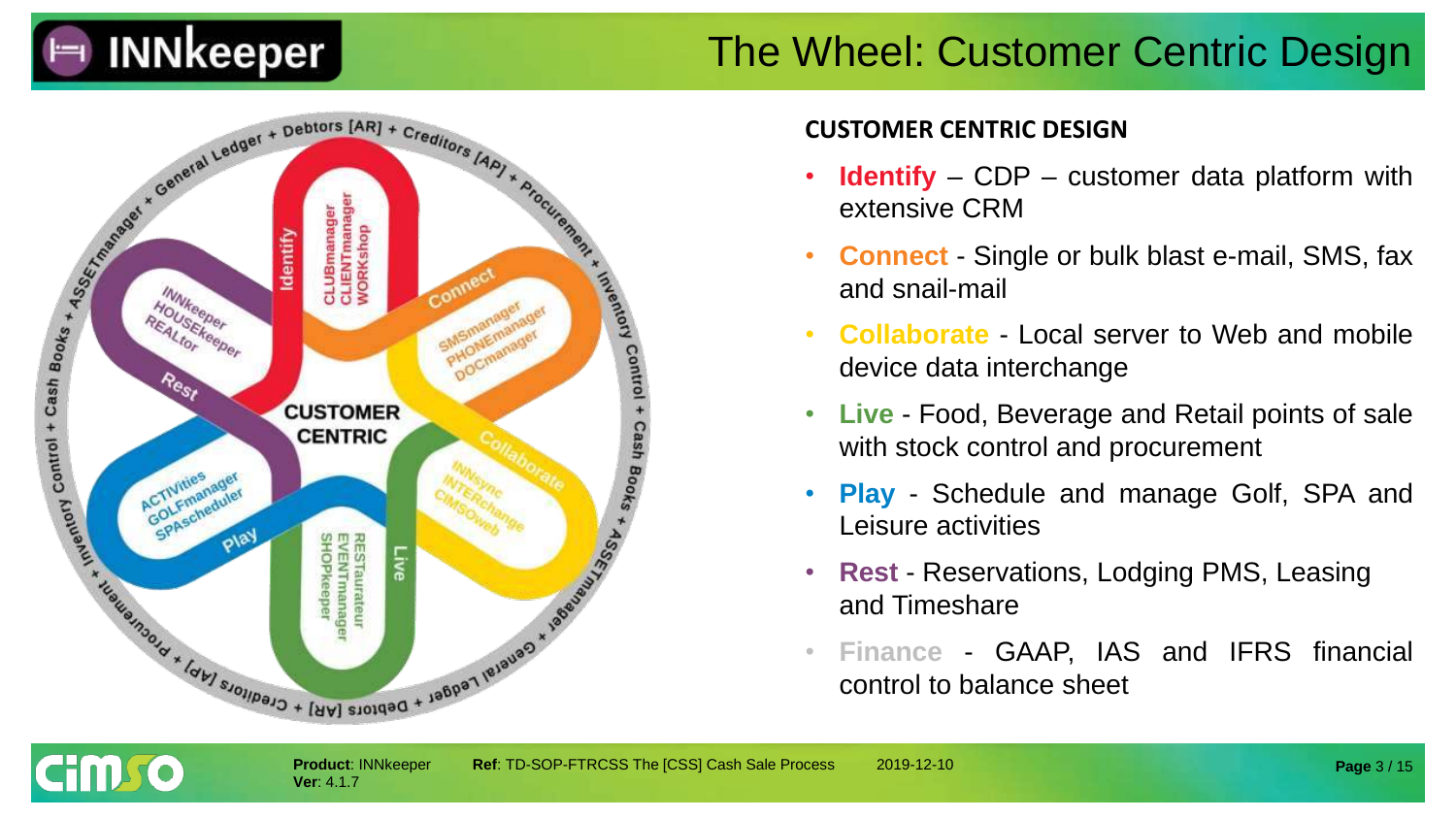

#### Logging Into Administration

|                      | <b>CHILLIO</b> Menu |                                         |                      |                                                        |                                                        |            |                                                                   |
|----------------------|---------------------|-----------------------------------------|----------------------|--------------------------------------------------------|--------------------------------------------------------|------------|-------------------------------------------------------------------|
| (F=1                 | Administration      |                                         |                      |                                                        |                                                        |            |                                                                   |
|                      | Golfer              |                                         |                      |                                                        |                                                        |            |                                                                   |
| கூ                   | ActivityScheduler   |                                         |                      |                                                        |                                                        |            |                                                                   |
| S                    | SpaScheduler        | $\vdash$                                |                      | <b>INNkeeper</b>                                       | <b>CHILL TO</b>                                        |            |                                                                   |
| Ø                    | Restaurateur        |                                         |                      |                                                        | <b>Customer Centric Integrated Management Software</b> |            |                                                                   |
| Į                    | ShopKeeper          | V4.1.7b11143                            |                      |                                                        |                                                        | 8d647da    |                                                                   |
| $\Phi$               | AssetManager        |                                         | Language<br>Database | English (United Kingdom)<br>CIMSODemo_V417 on vmserver | $\ddotmark$<br>$\checkmark$                            |            | Start your CiMSO Menu, select the                                 |
| $\bullet$            | WebRes              |                                         | Location             | <b>MAIN Imperial Palace Rooms</b>                      |                                                        |            | Administration. Use your given<br>Login ID and Password to log in |
| $\mathbf{\hat{z}}$   | InnSync             |                                         | Login ID             | master                                                 |                                                        |            |                                                                   |
| 高级                   | Fax Server          |                                         | Password             |                                                        |                                                        |            |                                                                   |
|                      | Phoneman            |                                         |                      |                                                        |                                                        |            |                                                                   |
| 8                    | TimeKeeper          |                                         |                      |                                                        | dentification<br>Password<br><b>√Log In</b>            |            |                                                                   |
| $\mathbf{G}^{\circ}$ | Configuration       |                                         |                      |                                                        |                                                        |            |                                                                   |
| C                    | <b>EXEUP</b>        |                                         |                      |                                                        |                                                        |            |                                                                   |
|                      | Close Menu          |                                         |                      |                                                        |                                                        |            |                                                                   |
| ×                    | Exit Menu           |                                         |                      |                                                        |                                                        |            |                                                                   |
|                      |                     | <b>Product: INNkeeper</b><br>Ver: 4.1.7 |                      | Ref: TD-SOP-FTRCSS The [CSS] Cash Sale Process         |                                                        | 2019-12-10 | Page 4 / 15                                                       |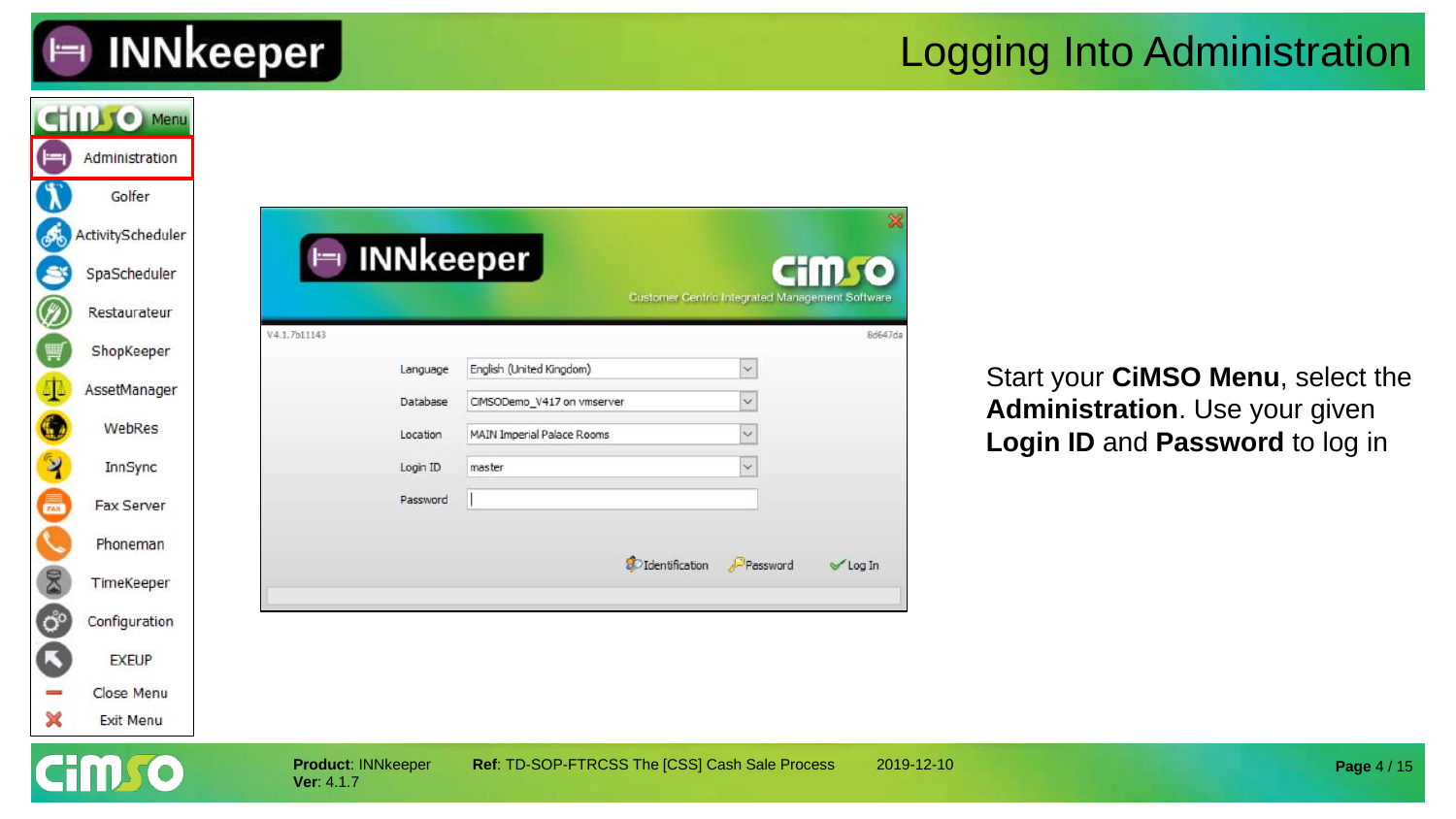

#### Administration

| G INNkeeper - Licensed to Imperial Palace - LoginID: MASTER |                       |                    |                   |                                                 |              |                 |                                       |                                                                                                                                     |                                    |              |       |                     | -              | $\Box$                        | $\times$ |
|-------------------------------------------------------------|-----------------------|--------------------|-------------------|-------------------------------------------------|--------------|-----------------|---------------------------------------|-------------------------------------------------------------------------------------------------------------------------------------|------------------------------------|--------------|-------|---------------------|----------------|-------------------------------|----------|
| Shortcuts                                                   |                       |                    | <b>SR</b> Clients |                                                 | Reservations |                 | * Property                            | Products/Servi                                                                                                                      |                                    | Task Manager |       | <b>B</b> y Workflow |                | $\blacktriangleright$ Tickets |          |
| 鄟<br>ß                                                      |                       |                    | $\mathcal{C}$     | 13                                              | è            | <b>El</b> Links | <b>By Visuals</b>                     | <b>Tasks</b>                                                                                                                        | $\mathbb{P}_{\text{Transactions}}$ | Transactions |       | Reports             |                | Manage Cards                  |          |
| $\mathcal{D}$ Search<br>Search in                           | [All Client Keywords] | Ms M Weste 30      |                   | $\mathcal{P}_{\mathcal{P}_{\mathcal{C}}^{(i)}}$ |              |                 | for words starting with (fast search) |                                                                                                                                     | $\mathcal{L}$                      |              |       |                     | o              |                               |          |
| Memberships Clent Code                                      |                       | V<br>$\rightarrow$ | a<br>Main Member  |                                                 | Company      | Surname         |                                       | $F$ First Name                                                                                                                      |                                    | Initials     | Title |                     | Contact Detail |                               |          |
|                                                             |                       |                    |                   |                                                 |              |                 |                                       | There are more than 1000 records<br>matching the current criteria.<br>Please refine your search.<br>Click here to show all matches. |                                    |              |       |                     |                |                               |          |

**Ver**: 4.1.7

**Cimso** 

**Product: INNkeeper Ref: TD-SOP-FTRCSS The [CSS] Cash Sale Process 2019-12-10** 

Once Logged into Administration, you are able to navigate through the Database

**Page** 5 / 15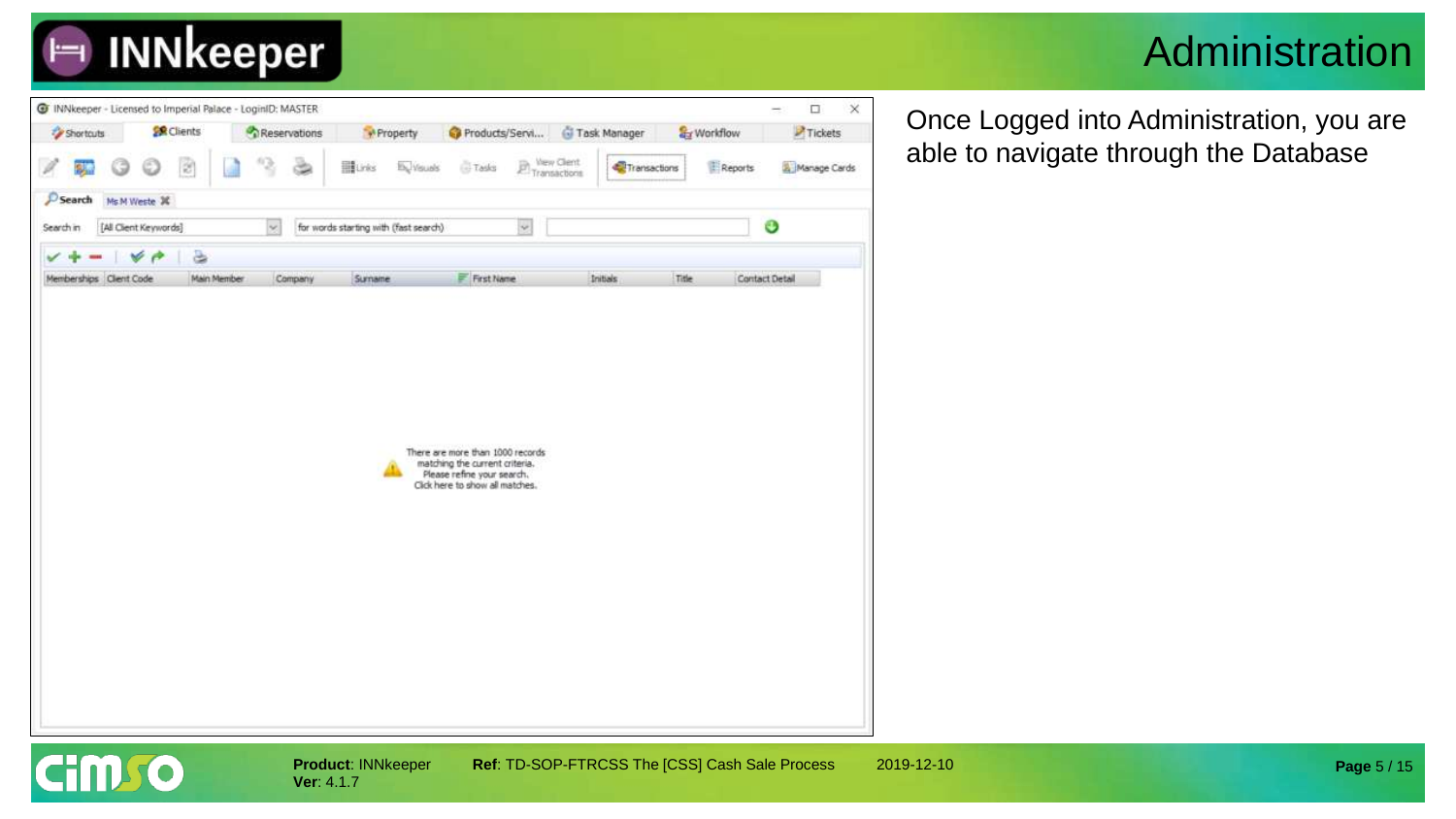## **INNkeeper**

### Navigation: The [CSS] Cash Sale Process

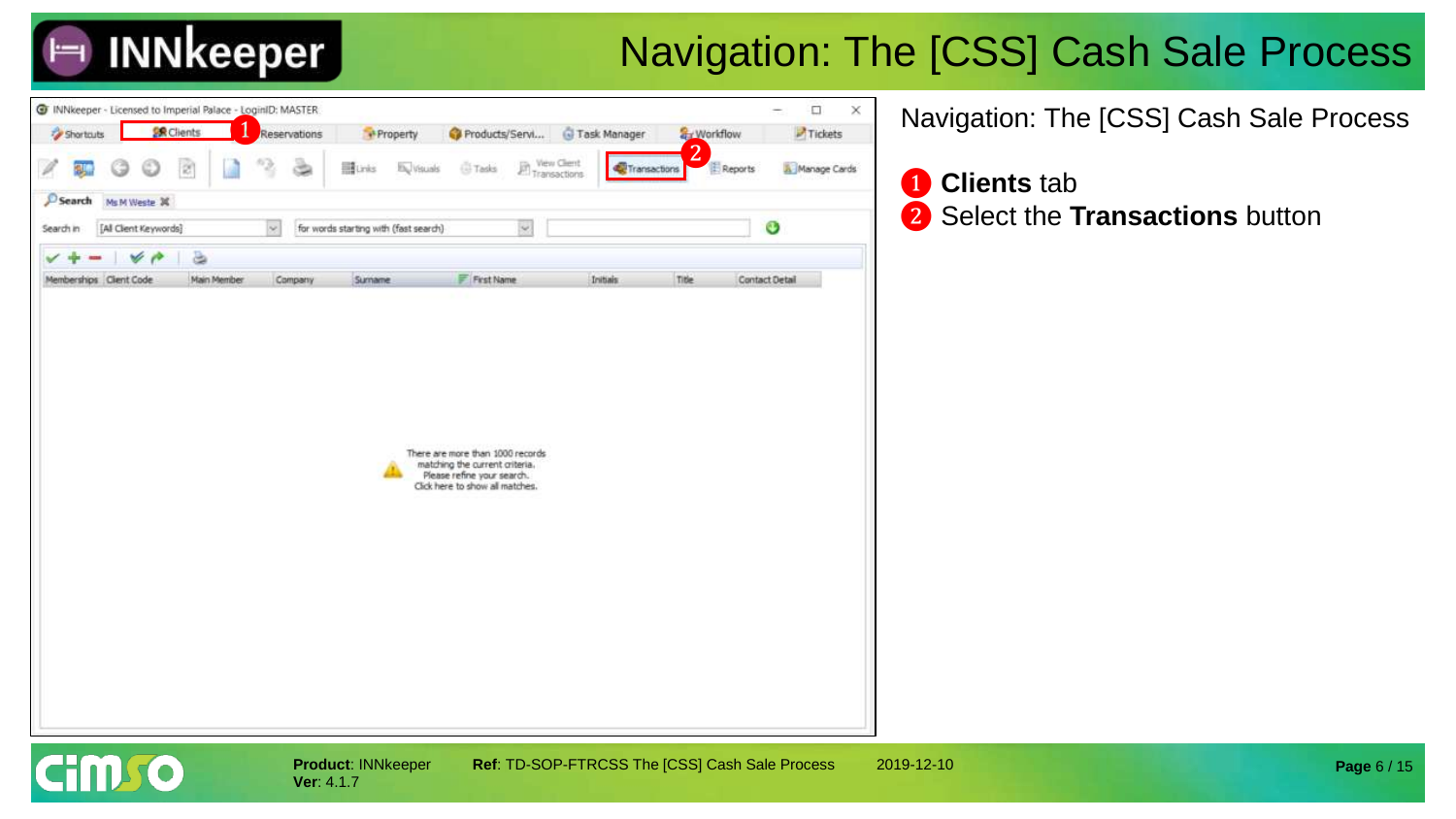## **INNkeeper**

### Navigation: The [CSS] Cash Sale Process



**Ver**: 4.1.7

Hmro

**Product**: INNkeeper **Ref**: TD-SOP-FTRCSS The [CSS] Cash Sale Process 2019-12-10

Navigation: The [CSS] Cash Sale Process

 **Clients** tab Select the **Transactions** button Select Transaction Type window ❹ **Cash** tab Select the **Cash Sale [CSS]** button

**Page** 7 / 15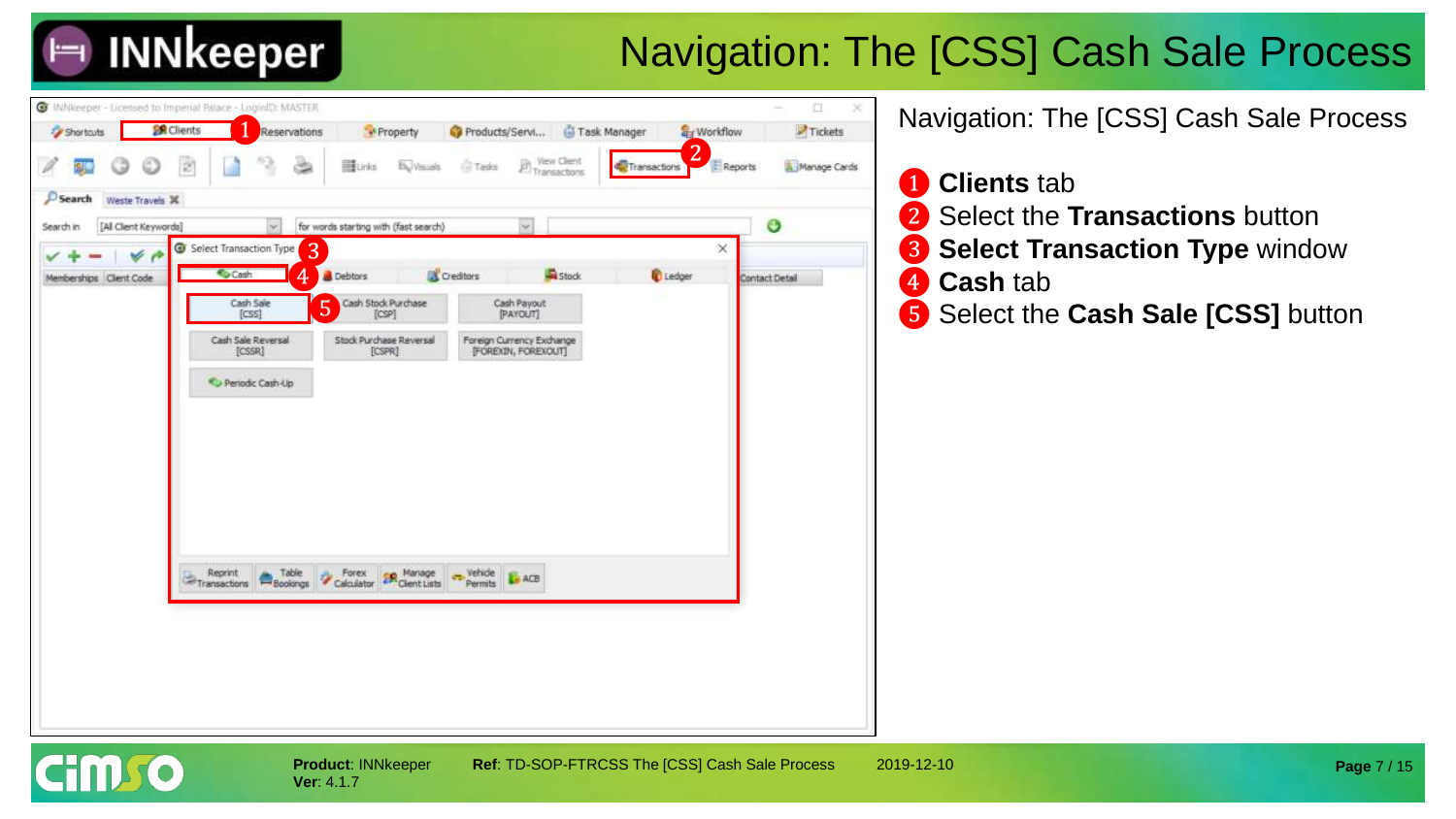| <b>Cash Client</b>                    | Payment                       |                                                     |              | <b>Transaction Defaults</b> |                         |                | <b>Transaction Detail</b>                             |                                                 |
|---------------------------------------|-------------------------------|-----------------------------------------------------|--------------|-----------------------------|-------------------------|----------------|-------------------------------------------------------|-------------------------------------------------|
| 2<br>P                                | Type                          | Cash<br>$\vee$                                      | Type         | CSS Cash Sale               |                         | Date<br>E      | [Today]                                               | $\mathbb{D}$                                    |
| - Unspecified -                       | Account (Default)             | $\overline{\mathbf{v}}$                             | Location     |                             | $\ddot{\phantom{0}}$    | Due            |                                                       | $\dot{\mathcal{D}}$ $\dot{\mathbf{B}}$          |
|                                       | Amount                        | R0.00 $\sim$                                        | <b>Store</b> | [Default]                   | $\ddot{\phantom{0}}$    | Reference      |                                                       |                                                 |
|                                       | Change                        | R0.00                                               | Staff        |                             | $\overline{\mathbf{v}}$ | TXN No         | <not posted=""></not>                                 |                                                 |
|                                       | Round                         | R0.00                                               |              |                             |                         |                | Invoice No No Invoice Number                          |                                                 |
| Scanning<br>Description<br>Stock Code | Add<br>Package<br>Stock Price | Clear All<br>Stock Price (FC) Ind.<br>Quantity Unit |              | <b>Discount</b>             | Exclusive               | Exclusive (FC) | Foreign Currency (FC) Edits USD US dollar<br>Indusive | $\overline{\mathsf{v}}$<br>Indusive (FC) Ledger |
|                                       |                               |                                                     |              |                             |                         |                |                                                       |                                                 |
|                                       |                               |                                                     |              |                             |                         |                |                                                       |                                                 |
|                                       |                               |                                                     |              |                             |                         |                |                                                       |                                                 |

**Ver**: 4.1.7

**INNkeeper** 

**Product**: INNkeeper **Ref**: TD-SOP-FTRCSS The [CSS] Cash Sale Process 2019-12-10

The [CSS] Cash Sale Process:

❶ **Process Cash Sale** window ❷ **Cash Client**: to link a client profile to the cash sale; select the **Cash Client**  (magnifying glass glyph) though, you do not need to link a client to cash payment. But this will be dependant to the regulations at your establishment ❸ Select the **Add A New Item** (Green plus sign) button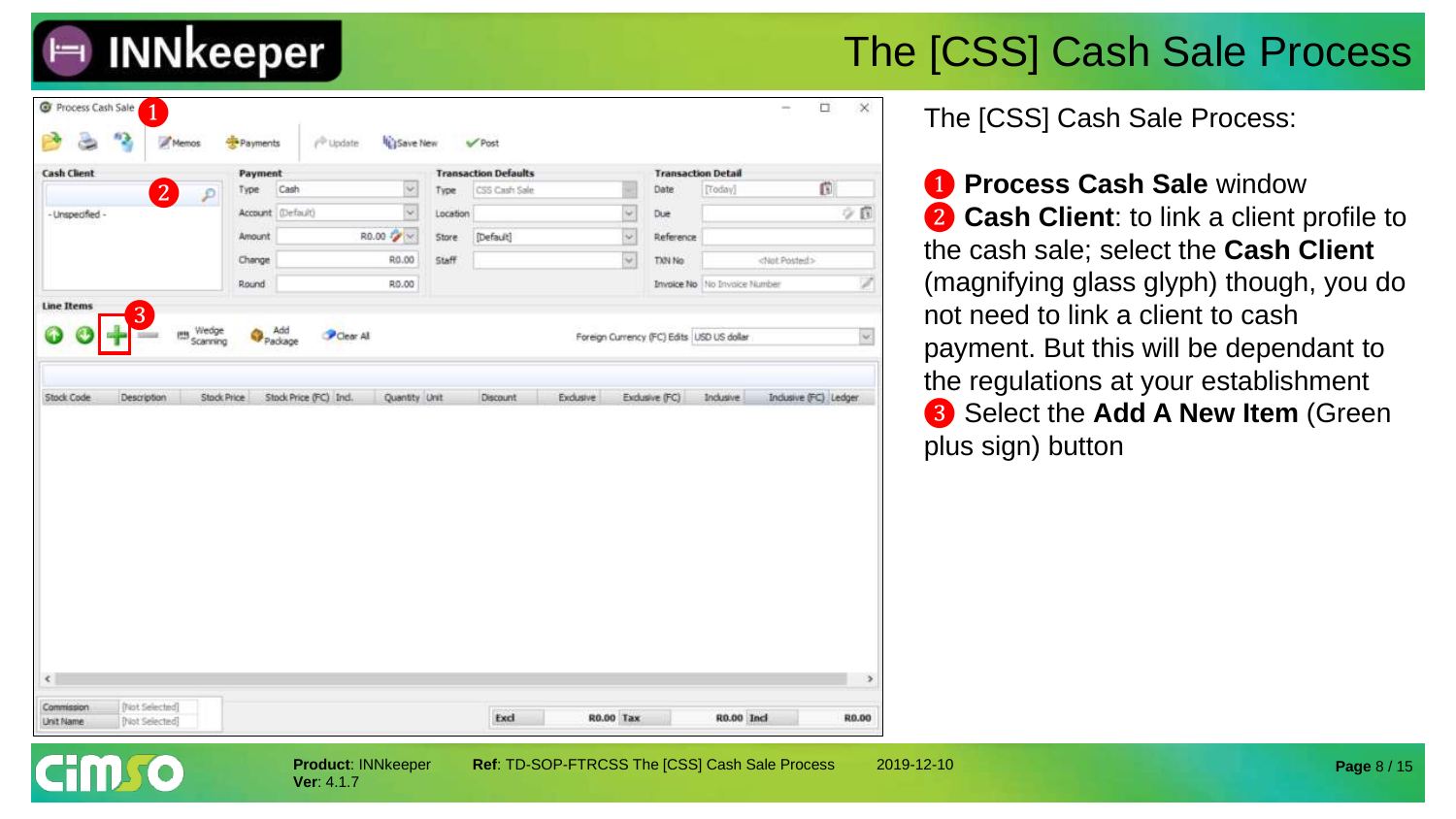

| View Type<br>Filter on                         | [Al]<br>[All Keyword Fields] | $\mathcal{L}$<br>$\mathcal{L}$ | View Stock Group [All]<br>for text<br>440 | $\overline{2}$                                              | Required Statuses   [None]<br>Excluded Statuses NOTINUSE Stock |               | $\bullet$<br>Options |       | [[None]            | w.                      |
|------------------------------------------------|------------------------------|--------------------------------|-------------------------------------------|-------------------------------------------------------------|----------------------------------------------------------------|---------------|----------------------|-------|--------------------|-------------------------|
| Stock Store                                    | (Default)                    |                                |                                           | Show all stock. Not only stock allowed in this stock store. |                                                                |               |                      |       |                    |                         |
| <b>ITT</b> Stock Code                          |                              | Stock Description              |                                           | Item Type                                                   | <b>QOH</b>                                                     | Unit          | Exd. Price           | Tax   | Ind. Price Barcode |                         |
| 問 RRLIQCOCOKE440                               |                              | 440ml Coke                     |                                           | Stock Item                                                  | 286                                                            | Bottle        | R13.04               | R1.96 |                    | R15.00 500415948134875; |
| <b>P RRLIQCOFANO440</b>                        |                              | 440ML Fanta Orange             |                                           | Stock Item                                                  | 132                                                            | Bottle        | R13.04               | R1.96 | R.15.00            |                         |
| <b>2</b> RRLIQCOFANG440                        |                              | 440ml Fanta Grape              |                                           | <b>Stock Item</b>                                           | 151                                                            | <b>Bottle</b> | R13.04               | R1.96 | R15.00             |                         |
| RRLIQDRYLEMON440                               |                              | Dry Lemon 440ml                |                                           | Stock Item<br>3                                             | 49                                                             | 440ml Bottle  | R0.00                | R0.00 | R0.00              |                         |
| RRLIQGRANTWIST440ML                            |                              | 440ml Grandisa Twist           |                                           | Stock Item                                                  | 48                                                             | Bottle        | R.B.70               | R1.30 | R 10.00            |                         |
|                                                |                              |                                |                                           |                                                             |                                                                |               |                      |       |                    |                         |
|                                                |                              |                                |                                           |                                                             |                                                                |               |                      |       |                    |                         |
|                                                |                              |                                |                                           |                                                             |                                                                |               |                      |       |                    |                         |
| Stock Code<br>RRLIQCOFANG440 440ml Fanta Grape | Stock Description            |                                |                                           | Quantity<br>10 <sub>1</sub>                                 | <b>Unit:</b><br>Bottle                                         |               |                      |       |                    |                         |

**Ver**: 4.1.7

The [CSS] Cash Sale Process:

❶ **Select Stock Item(s)** window ❷ **Fast-Search**: type in the description of the item you require

❸ **Locate & Select**: select to highlight the required item

**4** Select the **Add Item** button

❺ The **Added Item** on the lower grid

**6 Quantity** column: type in the quantity required

❼ Select the **Accept Item** button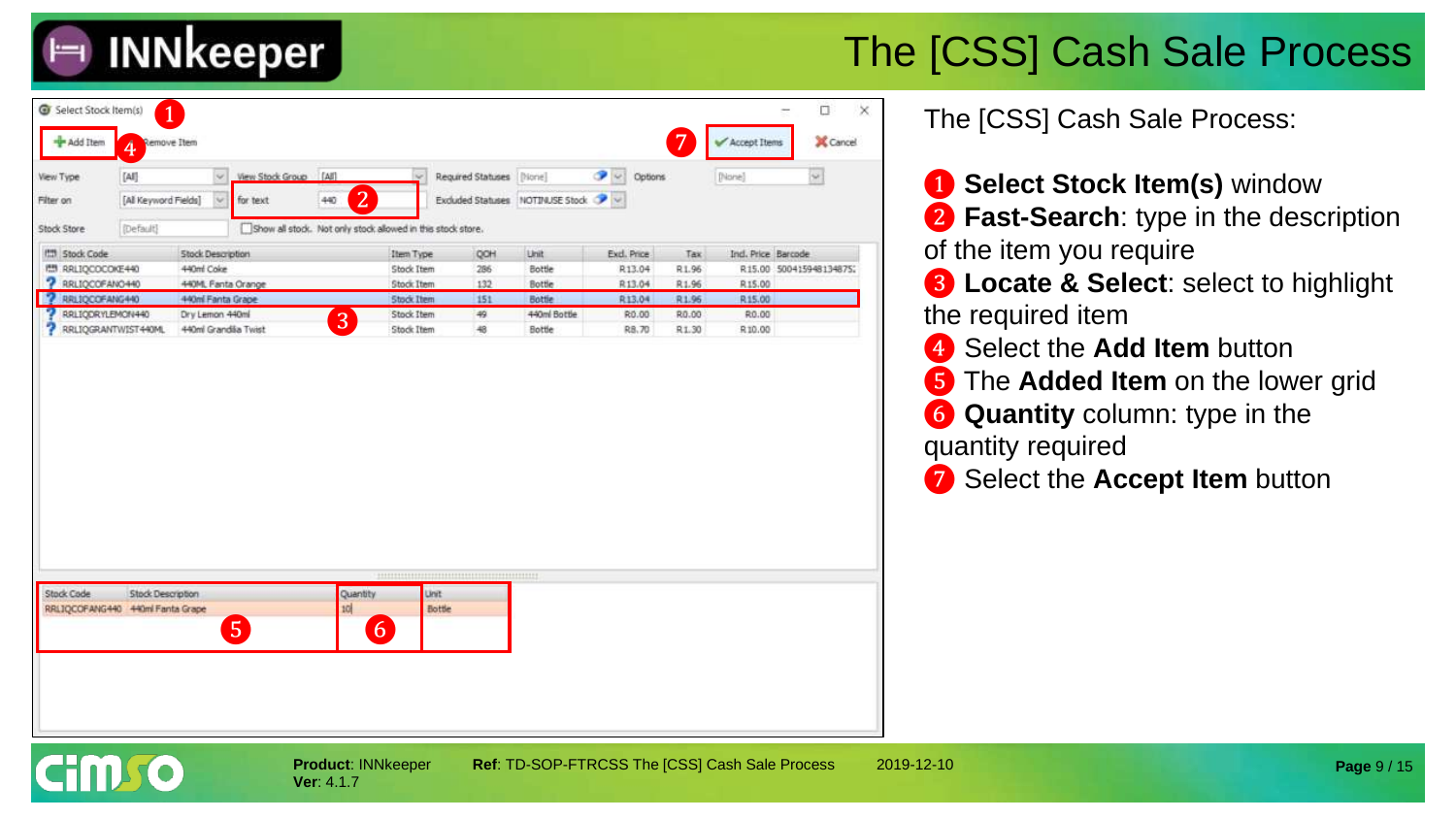

| <b>Cash Client</b><br> 2   | Payment<br>Type              | ა                                                         | Type                       | <b>Transaction Defaults</b><br>CSS Cash Sale |                            |                                           | Date                     | <b>Transaction Detail</b><br>[Today] | 11 00:00                                   | 1 Process Cash Sale window                                                    |
|----------------------------|------------------------------|-----------------------------------------------------------|----------------------------|----------------------------------------------|----------------------------|-------------------------------------------|--------------------------|--------------------------------------|--------------------------------------------|-------------------------------------------------------------------------------|
| - Unspecified              | Account                      | Credit Card                                               | Location                   |                                              | MAIN Imperial Palace Rooms |                                           | Due                      |                                      |                                            | 2 Cash Client<br>$\dot{\mathcal{D}}$ (S)                                      |
|                            | Amount<br>Change             | Cheque<br>Voucher<br>Debit Order                          | Store<br>Staff             | [Default]                                    |                            | $\sim$<br>SF.                             | Reference<br>TXN No      |                                      |                                            | <b>3</b> Add A New Item (Green plus sign                                      |
|                            | Round                        | Direct Deposit<br>Traveller Cheque                        |                            |                                              |                            |                                           |                          | <b>Invoice No</b> No Invoice Number  |                                            | glyph) button                                                                 |
| 3<br><b>Line Items</b>     |                              | Other<br>Member Points<br>Debit Card<br>Internet Transfer |                            |                                              |                            | Foreign Currency (FC) Edits USD US dollar |                          |                                      |                                            | 4 The Added Item(s)<br>$ \psi $<br><b>6</b> Payment - Type: use the drop down |
|                            |                              |                                                           |                            |                                              |                            |                                           |                          |                                      |                                            |                                                                               |
|                            |                              |                                                           |                            |                                              |                            |                                           |                          |                                      |                                            | to access the list of options, select the                                     |
| Description<br>440ml Fanta | <b>Stock Price</b><br>R15.00 | Stock Price (FC) Ind.<br>\$1.88                           | Quantity Unit<br>10 Bottle | Discount                                     |                            | Exclusive<br>R130.43                      | Exdusive (FC)<br>\$16.30 | Indusive<br>R150.00                  | Inclusive (FC) Ledger<br>\$18.75 [Default] |                                                                               |
| 4                          |                              |                                                           |                            |                                              |                            |                                           |                          |                                      |                                            | relevant option. In this example, Cash                                        |
|                            |                              |                                                           |                            |                                              |                            |                                           |                          |                                      |                                            | has been selected                                                             |
|                            |                              |                                                           |                            |                                              |                            |                                           |                          |                                      |                                            |                                                                               |
|                            |                              |                                                           |                            |                                              |                            |                                           |                          |                                      |                                            |                                                                               |
|                            |                              |                                                           |                            |                                              |                            |                                           |                          |                                      |                                            |                                                                               |
|                            |                              |                                                           |                            |                                              |                            |                                           |                          |                                      |                                            |                                                                               |
|                            |                              |                                                           |                            |                                              |                            |                                           |                          |                                      |                                            |                                                                               |
|                            |                              |                                                           |                            |                                              |                            |                                           |                          |                                      |                                            |                                                                               |
|                            |                              |                                                           |                            |                                              |                            |                                           |                          |                                      |                                            |                                                                               |
|                            |                              |                                                           |                            |                                              |                            |                                           |                          |                                      |                                            |                                                                               |
| Stock Code<br>LIQCOFANG440 |                              |                                                           |                            |                                              |                            |                                           |                          |                                      |                                            |                                                                               |

**Ver**: 4.1.7

- ❶ **Process Cash Sale** window
- ❷ **Cash Client**
- ❸ **Add A New Item** (Green plus sign

- ❹ The **Added Item(s)**
- **6** Payment Type: use the drop down to access the list of options, select the relevant option. In this example, **Cash** has been selected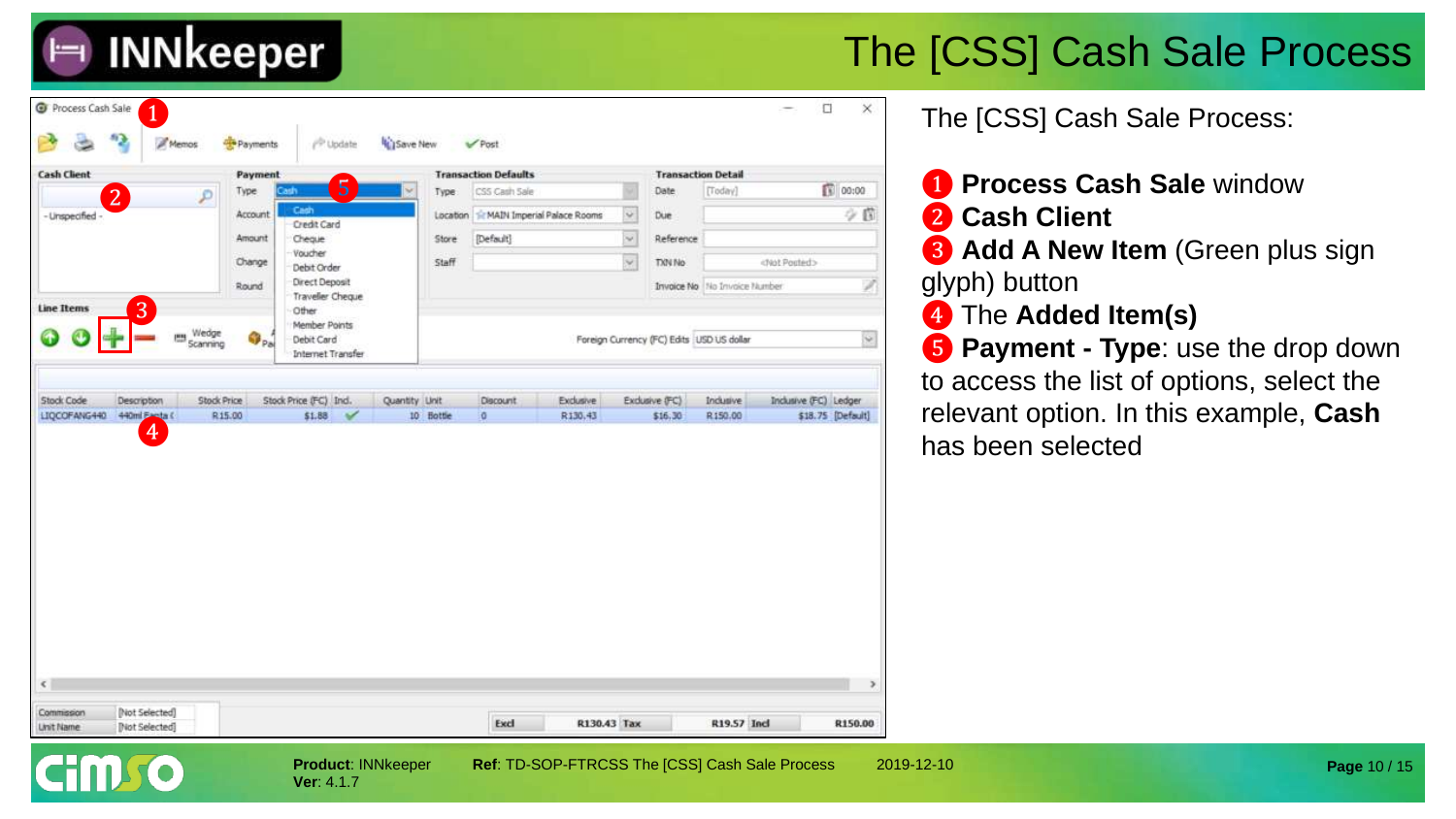

| <b>Cash Client</b>                                | Payment                                      |               |           | <b>Transaction Defaults</b> |           |                | <b>Transaction Detail</b> |                                           |                      |                         |
|---------------------------------------------------|----------------------------------------------|---------------|-----------|-----------------------------|-----------|----------------|---------------------------|-------------------------------------------|----------------------|-------------------------|
| $\overline{2}$<br>₽                               | Type.<br>Cash                                | 5<br>v        | Type      | CSS Cash Sale               |           |                | Date                      | [Today]                                   |                      | 3 00:00                 |
| - Unspecified -                                   | Account (Default)                            | $\sim$        | Location  | MAIN Imperial Palace Rooms  |           | $\omega$       | Due                       |                                           |                      | 少良                      |
|                                                   | 7<br>Amount                                  | R200.00 2     | Store     | [Default]                   |           | $\checkmark$   | Reference Cash            | 6                                         |                      |                         |
|                                                   | Change                                       | 8<br>R50.00   | Staff     |                             |           | Ý.             | TXN No                    |                                           | cNot Posted>         |                         |
|                                                   | Round                                        | R0.00         |           |                             |           |                |                           | Invoice No. No Invoice Number             |                      | D,                      |
| <b>Line Items</b><br>$\overline{3}$<br><b>ISS</b> |                                              |               |           |                             |           |                |                           |                                           |                      |                         |
| Wedge<br>Scanning                                 | Add<br>Package                               | Clear All     |           |                             |           |                |                           | Foreign Currency (FC) Edits USD US dollar |                      | $\overline{\mathbf{v}}$ |
|                                                   |                                              |               |           |                             |           |                |                           |                                           |                      |                         |
|                                                   |                                              |               |           |                             |           |                |                           |                                           |                      |                         |
| <b>Description</b>                                | <b>Stock Price</b><br>Stock Price (FC) Incl. | Quantity Unit |           | <b>Discount</b>             | Exclusive | Exclusive (FC) |                           | Inclusive                                 | Indusive (FC) Ledger |                         |
| 440ml Fanta C<br>$\overline{4}$                   | R15.00<br>\$1.88                             | $\mathcal{L}$ | 10 Sottle | $\Omega$                    | R130.43   |                | \$16.30                   | R150.00                                   |                      |                         |
| Stock Code<br>LIQCOFANG440                        |                                              |               |           |                             |           |                |                           |                                           |                      | \$18.75 [Default]       |

The [CSS] Cash Sale Process:

- ❶ **Process Cash Sale** window
- ❷ **Cash Client**

**8 Add A New Item** (Green plus sign

glyph) button

❹ The **Added Item(s)**

❺ **Payment - Type**: use the drop down to access the list of options, select the relevant option. In this example, **Cash** has been selected

**6 Reference**: type in the reference, it is recommended to Type in the Surname as well

❼ **Payment** – **Amount**: type in the amount the client has given you ❽ **Payment** – **Change**: if there is change it will reflect here

❾ Select the **Post** button

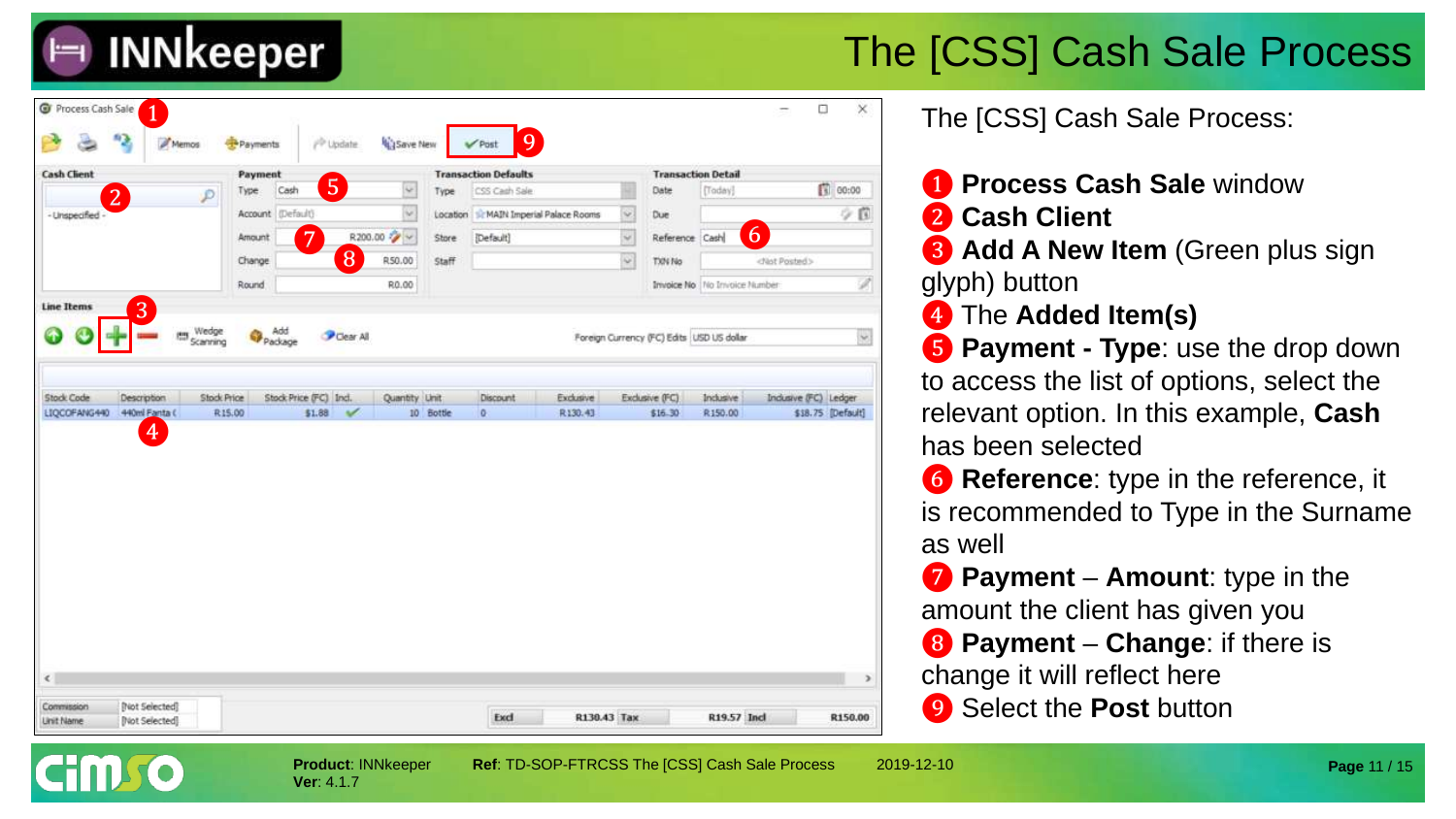

| <b>Cash Client</b>                                                | Payment                                            |                                                                                                          |                                                                                                  | <b>Transaction Defaults</b>                                                                                    |              | <b>Transaction Detail</b>         |                              |                       |                   |
|-------------------------------------------------------------------|----------------------------------------------------|----------------------------------------------------------------------------------------------------------|--------------------------------------------------------------------------------------------------|----------------------------------------------------------------------------------------------------------------|--------------|-----------------------------------|------------------------------|-----------------------|-------------------|
| ₽                                                                 | Cash<br>Type                                       | ۷                                                                                                        | Type                                                                                             | CSS Cash Sale                                                                                                  |              | Date                              | [Today]                      |                       | 1 00:00           |
| - Linspecified -                                                  | Account (Default)                                  | ×.                                                                                                       |                                                                                                  | Location   St MAIN Imperial Palace Rooms                                                                       | $\checkmark$ | Due                               |                              |                       | Υß                |
|                                                                   | Amount                                             | R200.00 %                                                                                                | Store                                                                                            | [Default]                                                                                                      | ¥.           | Reference Cash                    |                              |                       |                   |
|                                                                   | Change                                             | R50.00                                                                                                   | Staff                                                                                            |                                                                                                                | $\checkmark$ | TXN No                            |                              | <not posted=""></not> |                   |
|                                                                   | Round                                              | Confirm Transaction Post                                                                                 |                                                                                                  | $\times$                                                                                                       |              |                                   | Invoice No No Invoice Number |                       |                   |
| <b>Line Items</b>                                                 |                                                    | <b>Transaction Post Options</b>                                                                          |                                                                                                  |                                                                                                                |              |                                   |                              |                       |                   |
| Wedge<br>Scanning                                                 | Add<br>Package                                     | Please select the actions to be taken after posting the<br>clicking the 'Post' button.<br><b>Actions</b> |                                                                                                  | transaction by setting the options below. Confirm your choice by<br>2 <sub>1</sub>                             |              | Currency (FC) Edits USD US dollar |                              |                       | $_{\rm v}$        |
| <b>Stock Code</b><br>Description<br>440ml Fanta C<br>LIQCOFANG440 | <b>Stock Price</b><br><b>Stock Price</b><br>R15.00 | Clearing<br>Output<br>Print Layout<br>Printer<br>Printer<br>#2                                           | Print the transaction<br>Preview the transaction<br>Standard A4Layout<br>Canon 84100 series<br>3 | Do not print or preview the transaction<br>$\vee$ Copies<br>1<br>Copies<br>$\mathbb{1}$<br>×<br>Cancel<br>Post |              | Exclusive (FC)<br>\$16.30         | Industre<br>R150.00          | Inclusive (FC) Ledger | \$18.75 [Default] |
|                                                                   |                                                    |                                                                                                          |                                                                                                  |                                                                                                                |              |                                   |                              |                       |                   |

**Ver**: 4.1.7

**HILLO** 

**Product: INNkeeper Ref: TD-SOP-FTRCSS The [CSS] Cash Sale Process 2019-12-10** 

The [CSS] Cash Sale Process:

**1 Confirm Transaction Post window 2 Print/Preview**: use the drop down to access the list of options <sup>❶</sup> <sup>❸</sup> Select the **Post** button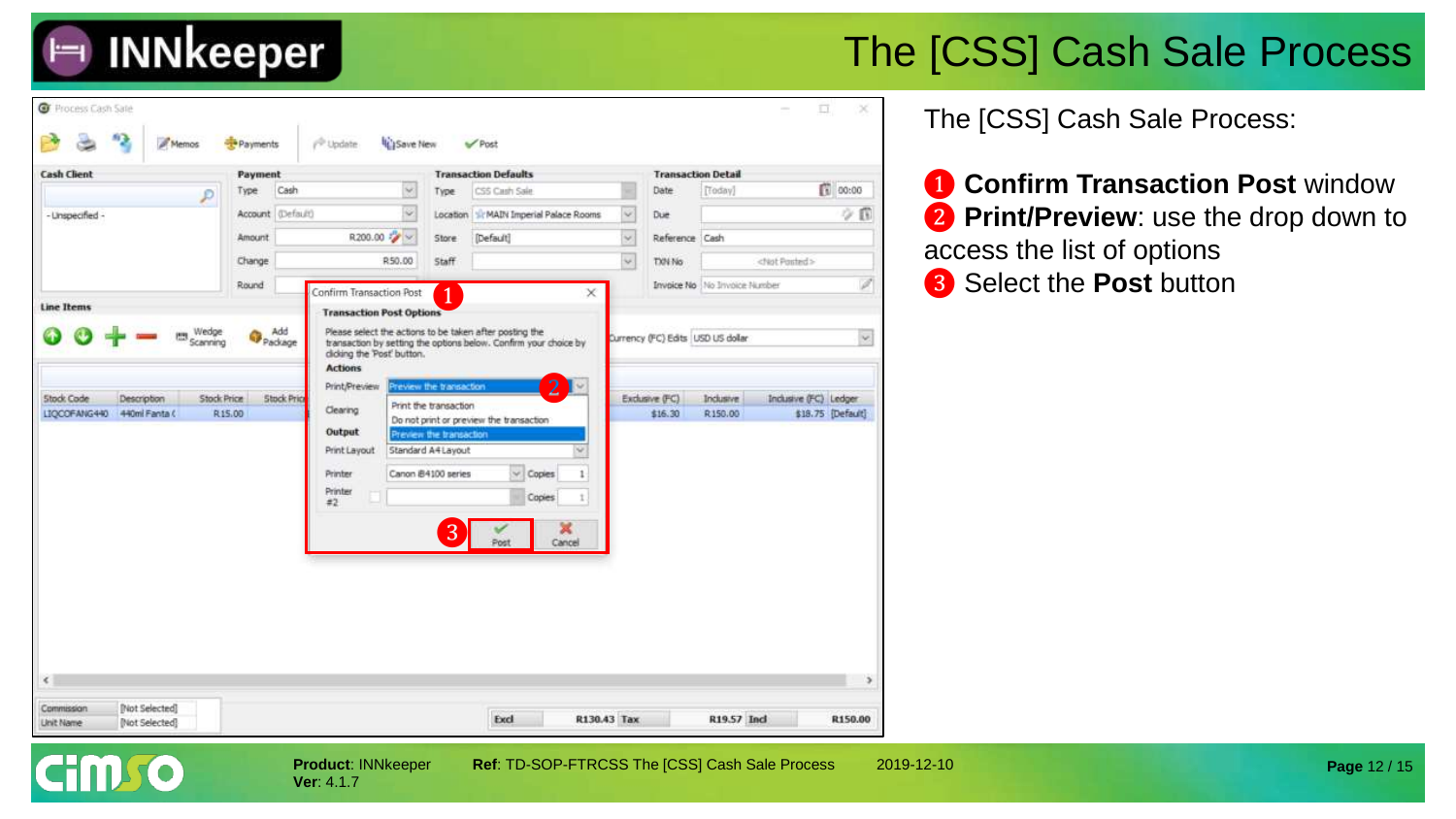

#### Print Preview

| <b>O</b> Process Cash Sale |                                                  |                                         |                     |                                 |                                  |                                                              |                               | ü        |
|----------------------------|--------------------------------------------------|-----------------------------------------|---------------------|---------------------------------|----------------------------------|--------------------------------------------------------------|-------------------------------|----------|
|                            | Print Preview - Cash Sale / Tax Invoice CSS 9593 |                                         |                     |                                 |                                  |                                                              | о<br>$\overline{\phantom{a}}$ | $\times$ |
| (Type search text here)    | $P_0$ $P_0$                                      | ٨<br>100%<br>PП                         |                     |                                 | ۵<br><b>UG</b>                   | <b>DIPDF</b> (Portable Document Format)                      | ы<br>$\sim$                   | 8        |
| Cash                       |                                                  |                                         |                     |                                 |                                  |                                                              |                               | ×        |
| $-13$                      |                                                  |                                         |                     |                                 |                                  |                                                              |                               |          |
|                            |                                                  |                                         |                     |                                 |                                  |                                                              |                               |          |
|                            |                                                  |                                         |                     |                                 |                                  |                                                              |                               |          |
|                            |                                                  |                                         |                     |                                 |                                  |                                                              |                               |          |
|                            |                                                  |                                         |                     |                                 |                                  |                                                              |                               |          |
|                            |                                                  |                                         |                     |                                 |                                  |                                                              |                               |          |
|                            |                                                  |                                         |                     |                                 | Cash Sale / Tax Invoice          |                                                              |                               |          |
|                            |                                                  |                                         |                     |                                 | Document number<br>Document date | CSS 9593<br>10 Jun 2019 09:46                                |                               |          |
|                            |                                                  |                                         |                     |                                 | Description<br>Reference         | 440ml Fanta Grape<br>Cash                                    |                               |          |
| Stod                       |                                                  |                                         |                     |                                 | Location<br>Stock store          | MAIN Imperial Palace Rooms.<br>BAR Restaurant Bar Stock Pool |                               |          |
| LIQC                       |                                                  |                                         |                     | Staff                           |                                  | MAST001S MASTER MASTER                                       |                               |          |
|                            | Code<br>CSS 9593                                 | <b>Description</b><br>440ml Fanta Grape | Reference<br>Cash   |                                 | Amount<br>R130.43                | VAT<br>Total<br>R19.57<br>R150.00                            |                               |          |
|                            | Totals                                           |                                         |                     |                                 | R130.43                          | R19.57<br>R150.00                                            |                               |          |
|                            |                                                  |                                         |                     |                                 |                                  |                                                              |                               |          |
|                            |                                                  |                                         |                     |                                 | Subtotal<br>VAT.                 | R130.43<br>R19.57                                            |                               |          |
|                            |                                                  |                                         |                     | Total with Tax & Senice Charges |                                  | R150.00                                                      |                               |          |
|                            |                                                  |                                         |                     |                                 |                                  |                                                              |                               |          |
|                            | Payment Breakdown                                |                                         |                     |                                 |                                  |                                                              |                               |          |
|                            | Cash Sale Payment, Cash                          | Cash Sale Payment, Cash (Change)        | R200.00<br>(950.00) |                                 |                                  |                                                              |                               |          |
|                            |                                                  |                                         |                     |                                 |                                  |                                                              |                               |          |
|                            |                                                  |                                         |                     |                                 |                                  |                                                              |                               |          |
|                            |                                                  |                                         |                     |                                 |                                  |                                                              |                               |          |
|                            |                                                  |                                         |                     |                                 |                                  |                                                              |                               |          |
|                            |                                                  |                                         |                     |                                 |                                  |                                                              |                               |          |
| Commission                 | [Not Selected]<br>[Not Selected]                 |                                         |                     |                                 |                                  |                                                              |                               |          |
|                            |                                                  |                                         |                     | Excl                            | R130.43 Tax                      | R19.57 Incl                                                  |                               | R150.00  |

The **Print Preview**: you are able to **Print**, **Fax**, **Save** and **Email** the receipt

**Product: INNkeeper Ref: TD-SOP-FTRCSS The [CSS] Cash Sale Process 2019-12-10**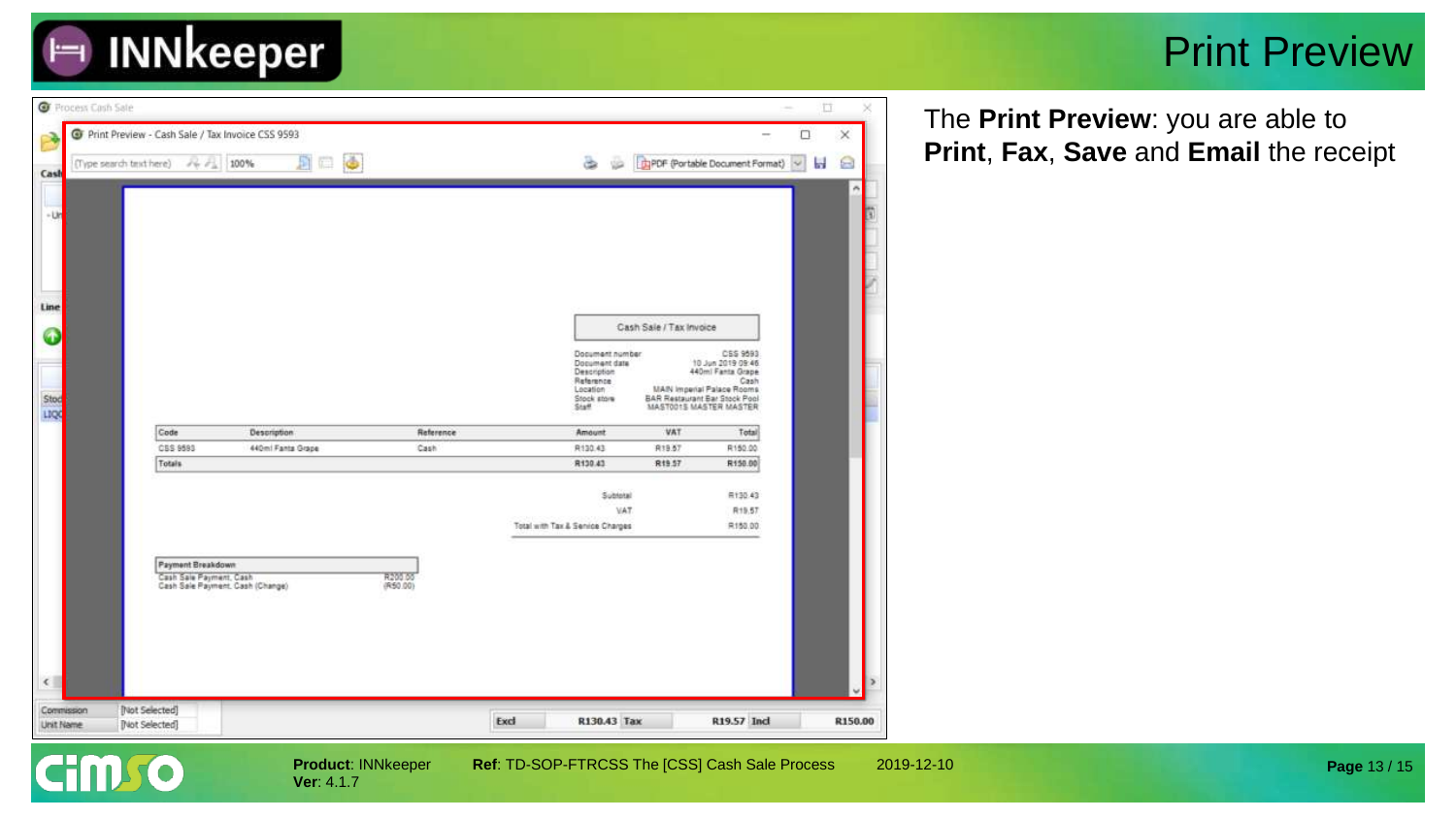## 

### The Cash Sale [CSS]

The **Information** window, confirming the transactions have successfully posted

| $\Box$ 00:00<br>×<br>[Today]<br>Cash<br>Date<br>CSS Cash Sale<br>Type<br>Type<br>P<br>$\ddot{\phantom{0}}$<br>$\overline{\mathbf{v}}$<br>φø<br>Account (Default)<br>Location St MAIN Imperial Palace Rooms<br>Due<br>×<br>R200.00 <sup>2</sup><br>Amount<br>[Default]<br>Reference Cash<br>Store<br>$\checkmark$<br>R50.00<br>TXN No<br><not posted=""><br/>Change<br/><b>Staff</b><br/>V,<br/>R0.00<br/>Invoice No No Invoice Number<br/>Round<br/>Wedge<br/>Scanning<br/>Add<br/>Package<br/>Clear All<br/><math display="inline">\overline{\mathcal{L}}</math><br/>Foreign Currency (FC) Edits USD US dollar<br/>Information<br/>×<br/>Indusive (FC) Ledger<br/>Stock Price (FC) Incl.<br/>Exclusive (FC)<br/>Indusive<br/>Description<br/><b>Stock Price</b><br/>Exclusive<br/>Transaction has been posted.<br/>\$18.75 [Default]<br/>R15.00<br/>\$1.88<br/>R130.43<br/>R150.00<br/>\$16.30<br/><math>\vee</math> OK</not> | <b>Cash Client</b>                         | Payment |  |  | <b>Transaction Defaults</b> |  | <b>Transaction Detail</b> |               |
|--------------------------------------------------------------------------------------------------------------------------------------------------------------------------------------------------------------------------------------------------------------------------------------------------------------------------------------------------------------------------------------------------------------------------------------------------------------------------------------------------------------------------------------------------------------------------------------------------------------------------------------------------------------------------------------------------------------------------------------------------------------------------------------------------------------------------------------------------------------------------------------------------------------------------------|--------------------------------------------|---------|--|--|-----------------------------|--|---------------------------|---------------|
| - Unspecified -                                                                                                                                                                                                                                                                                                                                                                                                                                                                                                                                                                                                                                                                                                                                                                                                                                                                                                                |                                            |         |  |  |                             |  |                           |               |
|                                                                                                                                                                                                                                                                                                                                                                                                                                                                                                                                                                                                                                                                                                                                                                                                                                                                                                                                |                                            |         |  |  |                             |  |                           |               |
|                                                                                                                                                                                                                                                                                                                                                                                                                                                                                                                                                                                                                                                                                                                                                                                                                                                                                                                                |                                            |         |  |  |                             |  |                           |               |
|                                                                                                                                                                                                                                                                                                                                                                                                                                                                                                                                                                                                                                                                                                                                                                                                                                                                                                                                |                                            |         |  |  |                             |  |                           |               |
| <b>Line Items</b>                                                                                                                                                                                                                                                                                                                                                                                                                                                                                                                                                                                                                                                                                                                                                                                                                                                                                                              |                                            |         |  |  |                             |  |                           |               |
|                                                                                                                                                                                                                                                                                                                                                                                                                                                                                                                                                                                                                                                                                                                                                                                                                                                                                                                                |                                            |         |  |  |                             |  |                           |               |
|                                                                                                                                                                                                                                                                                                                                                                                                                                                                                                                                                                                                                                                                                                                                                                                                                                                                                                                                |                                            |         |  |  |                             |  |                           |               |
|                                                                                                                                                                                                                                                                                                                                                                                                                                                                                                                                                                                                                                                                                                                                                                                                                                                                                                                                |                                            |         |  |  |                             |  |                           |               |
|                                                                                                                                                                                                                                                                                                                                                                                                                                                                                                                                                                                                                                                                                                                                                                                                                                                                                                                                |                                            |         |  |  |                             |  |                           |               |
|                                                                                                                                                                                                                                                                                                                                                                                                                                                                                                                                                                                                                                                                                                                                                                                                                                                                                                                                | Stock Code<br>LIQCOFANG440 440ml Fanta (   |         |  |  |                             |  |                           |               |
|                                                                                                                                                                                                                                                                                                                                                                                                                                                                                                                                                                                                                                                                                                                                                                                                                                                                                                                                | $\epsilon$<br>[Not Selected]<br>Commission |         |  |  |                             |  |                           | $\rightarrow$ |

**Ver**: 4.1.7

GIIDTO